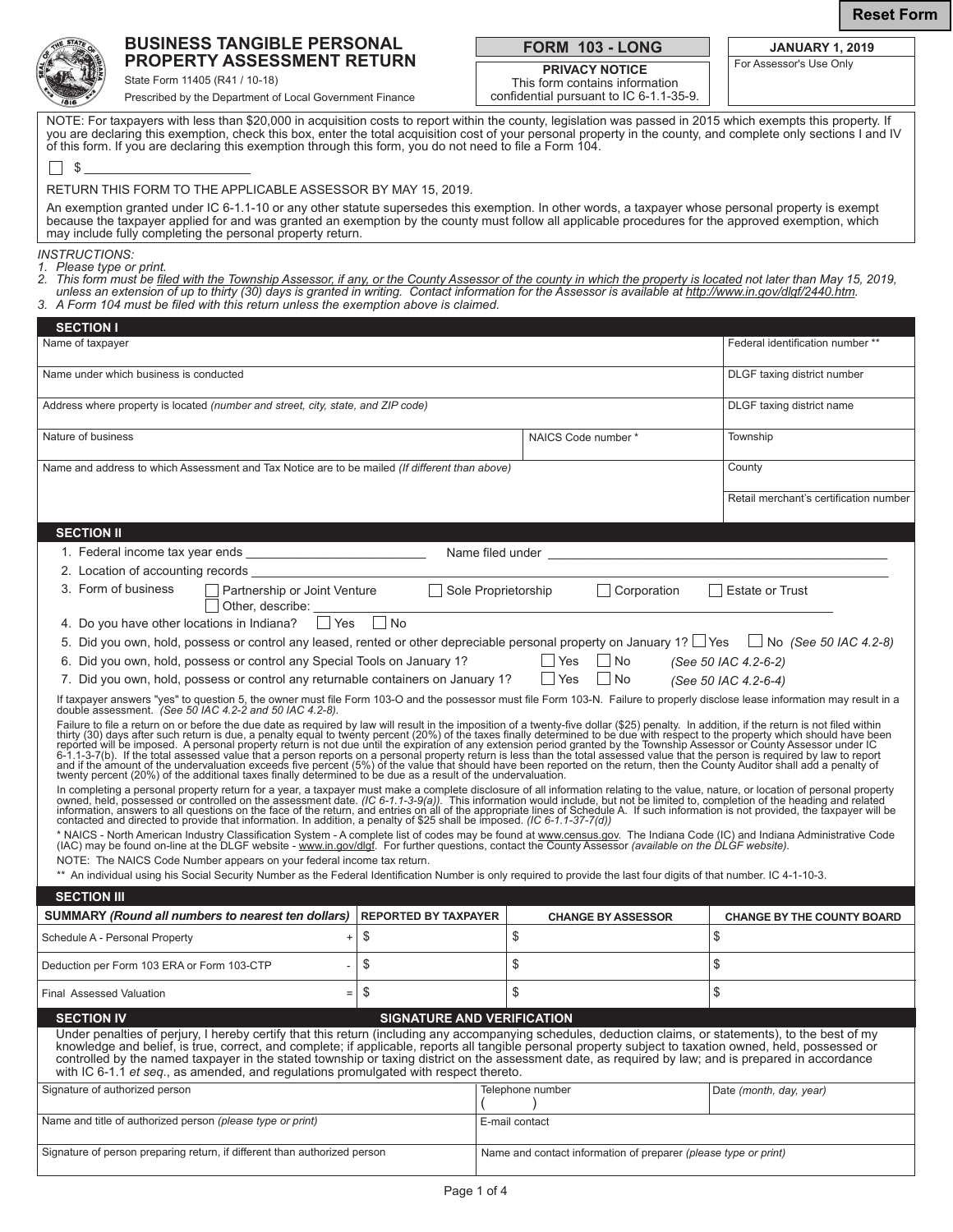| <b>SECTION V</b> |                                                                                                                                                                                  |                                                                                             |                                                          |                                                                                                             |  |  |
|------------------|----------------------------------------------------------------------------------------------------------------------------------------------------------------------------------|---------------------------------------------------------------------------------------------|----------------------------------------------------------|-------------------------------------------------------------------------------------------------------------|--|--|
|                  | FORM 103 - LONG<br>See 50 IAC 4.2-4                                                                                                                                              |                                                                                             | <b>TANGIBLE PERSONAL PROPERTY</b><br><b>CONFIDENTIAL</b> |                                                                                                             |  |  |
| Line             |                                                                                                                                                                                  |                                                                                             |                                                          | Report all personal property assessable to this taxpayer below. (Round all figures below to nearest dollar) |  |  |
| 1                |                                                                                                                                                                                  | Total cost of tangible depreciable personal property. (50 IAC 4.2-4-2)                      |                                                          |                                                                                                             |  |  |
| 2                | Adjustment to federal tax basis per Form 106. (50 IAC 4.2-4-4)                                                                                                                   |                                                                                             |                                                          |                                                                                                             |  |  |
| 3                |                                                                                                                                                                                  | Total cost and base year value of tangible depreciable personal property. (Line 1 plus 2)   |                                                          |                                                                                                             |  |  |
|                  |                                                                                                                                                                                  | Deduct Exempt Property (See 50 IAC 4.2-11.1)                                                |                                                          | <b>COST</b>                                                                                                 |  |  |
| 4                |                                                                                                                                                                                  | Stationary industrial air purification systems. (Attach Form 103-P)                         | \$                                                       |                                                                                                             |  |  |
| 5                |                                                                                                                                                                                  | Industrial waste control facilities. (Attach Form 103-P)                                    |                                                          |                                                                                                             |  |  |
| 6                |                                                                                                                                                                                  | Enterprise information technology equipment. (Attach Form 103-IT)                           |                                                          |                                                                                                             |  |  |
| $\overline{7}$   |                                                                                                                                                                                  | Vehicles / airplanes subject to excise tax.                                                 | Number of Units                                          | \$                                                                                                          |  |  |
|                  |                                                                                                                                                                                  | Total cost of exempt property (Deduct from Line 3 and enter on Line 8)                      |                                                          |                                                                                                             |  |  |
| 8                | <b>Subtotal</b>                                                                                                                                                                  |                                                                                             |                                                          |                                                                                                             |  |  |
|                  |                                                                                                                                                                                  | Additions: See 50 IAC 4.2-1-1.1 and 50 IAC 4.2-4-3(b) and 4                                 |                                                          |                                                                                                             |  |  |
| 9                |                                                                                                                                                                                  | Cost of all depreciable personal property still in use but written off. (50 IAC 4.2-4-3(b)) |                                                          |                                                                                                             |  |  |
| 10               | Cost of installation and foundations applicable to depreciable personal property. (50 IAC 4.2-4-2(d))                                                                            |                                                                                             |                                                          |                                                                                                             |  |  |
| 11               | $(50$ IAC 4.2-4-3(i))                                                                                                                                                            |                                                                                             |                                                          | Cost of interest incurred during construction and installation applicable to depreciable personal property. |  |  |
| 12               | <b>Total</b> cost and base year value of assessable depreciable personal property.<br>$(1)$ and lines 8, 9, 10 and 11, $\lim_{n \to \infty}$ 12 must agree with Line 52 Column 4 |                                                                                             |                                                          |                                                                                                             |  |  |

**SCHEDULE A JANUARY 1, 2019**

Federal Identification Number

\$

\$

\$

\$

| 12                                                           | <b>TOtal</b> cost and base year value of assessable depreciable personal property.<br>(add Lines 8, 9, 10 and 11. Line 12 must agree with Line 52 Column A) | \$                                                                  |                                       |                                         |                                          |  |
|--------------------------------------------------------------|-------------------------------------------------------------------------------------------------------------------------------------------------------------|---------------------------------------------------------------------|---------------------------------------|-----------------------------------------|------------------------------------------|--|
| <b>POOLING SUMMARY</b><br>(From Schedule A-1 or Form 103-P5) |                                                                                                                                                             | <b>TOTAL COST</b><br><b>COLUMN A</b>                                | <b>ADJUSTMENTS</b><br><b>COLUMN B</b> | <b>ADJUSTED COST</b><br><b>COLUMN C</b> | <b>TRUE TAX VALUE</b><br><b>COLUMN D</b> |  |
| 52                                                           | <b>Total All Pools</b>                                                                                                                                      | \$                                                                  | \$                                    | \$                                      | \$                                       |  |
| 53                                                           | 30% of Adjusted Cost (Line 52, Column C) (enter zero (0) if filing 103-P5<br>and entity is a qualified steel mill or oil refinery per IC 6-1.1-3-23).       | \$                                                                  |                                       |                                         |                                          |  |
| 54                                                           | Greater of Lines 52D or 53.                                                                                                                                 |                                                                     |                                       |                                         |                                          |  |
| <b>Adjustments to True Tax Value</b>                         |                                                                                                                                                             |                                                                     |                                       |                                         |                                          |  |
| 55                                                           | Equipment not placed in service and/or critical<br>spare parts (50 IAC 4.2-6-1 & 6) per Form 106.                                                           |                                                                     | X 10%                                 | \$                                      |                                          |  |
| 56                                                           |                                                                                                                                                             | Tools, dies, jigs, fixtures, etc., per Form 103-T. (50 IAC 4.2-6-2) | Cost<br>\$                            | \$                                      |                                          |  |
| 57                                                           | Permanently retired equipment (50 IAC 4.2-4-3) and/or returnable<br>containers (50 IAC 4.2-6-4) per Form 106.                                               | Cost<br>\$                                                          | \$                                    |                                         |                                          |  |
| 58                                                           | Commercial aircraft and commercial bus line fleet, not subject to excise tax per<br>Form 103-I. (50 IAC 4.2-10)                                             | \$                                                                  |                                       |                                         |                                          |  |
| 59                                                           | <b>Total</b> additions to True Tax Value. (Lines 55, 56, 57 and 58)                                                                                         | \$                                                                  |                                       |                                         |                                          |  |
| 60                                                           | Total True Tax Value before adjustments for "Abnormal Obsolescence." (Line 54 plus Line 59)                                                                 | \$                                                                  |                                       |                                         |                                          |  |
| 61                                                           | Abnormal Obsolescence Adjustment per Form 106. (50 IAC 4.2-4-8)                                                                                             | \$                                                                  |                                       |                                         |                                          |  |
| 62                                                           | <b>Total</b> True Tax Value of personal property. (To page 1, Form 103 Summary)                                                                             | \$                                                                  |                                       |                                         |                                          |  |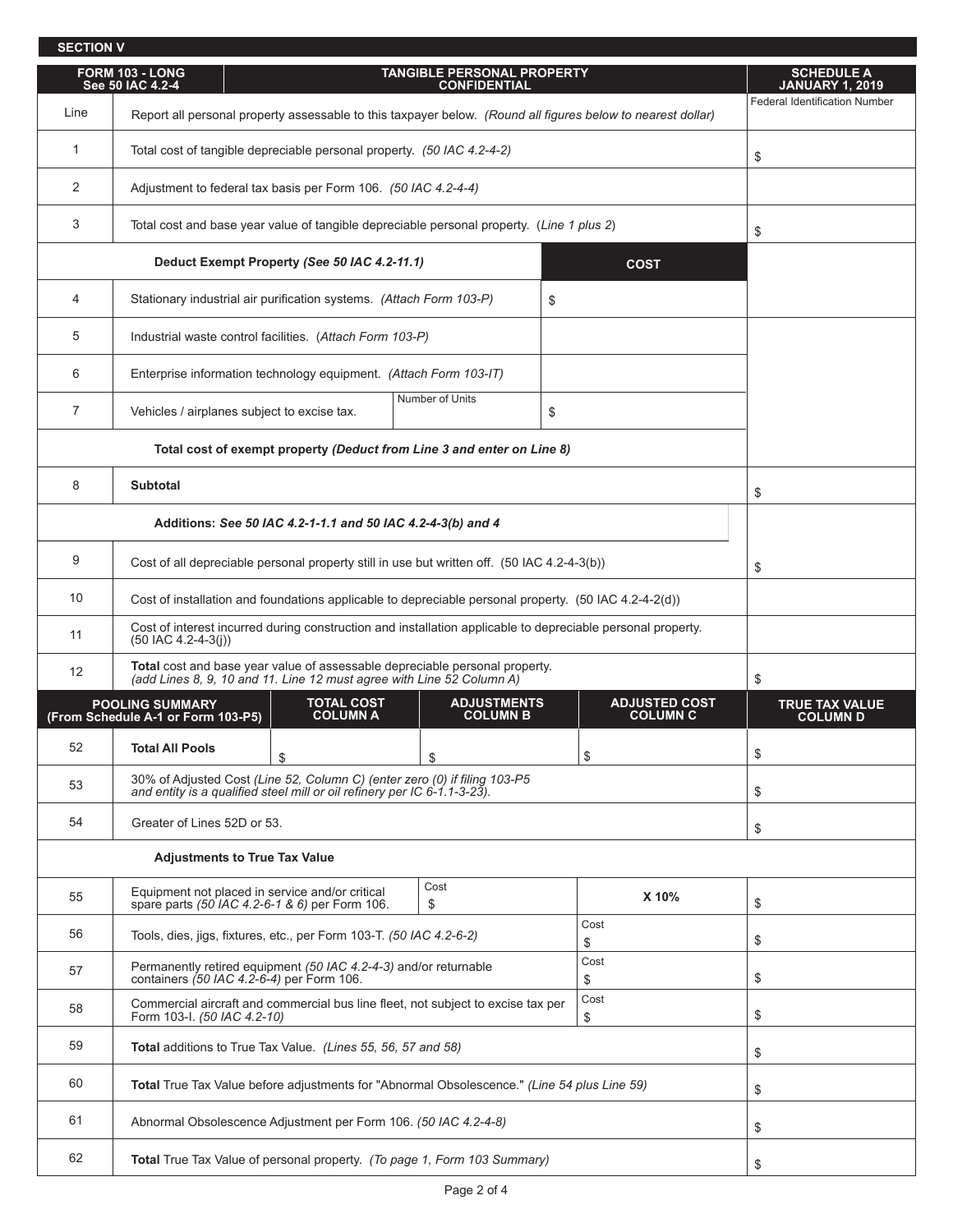#### **TANGIBLE PERSONAL PROPERTY CONFIDENTIAL**

\* \* The total cost of special tools, dies, jigs, fixtures, etc., permanently retired equipment; commercial aircraft, and commercial bus line fleet, not subject to excise tax is to be deducted in full in Column B below. The true tax value of such property is to be computed on the proper Form(s) (103-T, 106 AND 103-I, respectively) and recorded on Line(s) 56, 57 and 58.

| <b>ROUND ALL FIGURES BELOW TO THE NEAREST DOLLAR.</b>                                                  |                                             |                                                |                                           |                      |                |                |  |
|--------------------------------------------------------------------------------------------------------|---------------------------------------------|------------------------------------------------|-------------------------------------------|----------------------|----------------|----------------|--|
| <b>COLUMN D</b><br><b>YEAR OF ACQUISITION</b><br><b>COLUMN A</b><br><b>COLUMN B</b><br><b>COLUMN C</b> |                                             |                                                |                                           |                      |                |                |  |
|                                                                                                        | <b>POOL NUMBER 1:</b><br>(1 TO 4 YEAR LIFE) | <b>TOTAL COST OR</b><br><b>BASE YEAR VALUE</b> | <b>ADJUSTMENTS</b><br>** (See Note Above) | <b>ADJUSTED COST</b> | <b>T.T.V.%</b> | TRUE TAX VALUE |  |
| 13                                                                                                     | 1-2-18 To 1-1-19                            |                                                |                                           |                      | 65             |                |  |
| 14                                                                                                     | 1-2-17 To 1-1-18                            |                                                |                                           |                      | 50             |                |  |
| 15                                                                                                     | 1-2-16 To 1-1-17                            |                                                |                                           |                      | 35             |                |  |
| 16                                                                                                     | <b>Prior To 1-2-16</b>                      | \$                                             | \$                                        | \$                   | 20             | \$             |  |
| 17                                                                                                     | <b>TOTAL POOL NUMBER 1</b>                  |                                                |                                           |                      |                |                |  |
|                                                                                                        |                                             |                                                | POOL NUMBER 2: (5 TO 8 YEAR LIFE)         |                      |                |                |  |
| 18                                                                                                     | 1-2-18 To 1-1-19                            |                                                |                                           |                      | 40             |                |  |
| 19                                                                                                     | 1-2-17 To 1-1-18                            |                                                |                                           |                      | 56             |                |  |
| 20                                                                                                     | 1-2-16 To 1-1-17                            |                                                |                                           |                      | 42             |                |  |
| 21                                                                                                     | 3-2-15 To 1-1-16                            |                                                |                                           |                      | 32             |                |  |
| 22                                                                                                     | 3-2-14 To 3-1-15                            |                                                |                                           |                      | 24             |                |  |
| 23                                                                                                     | 3-2-13 To 3-1-14                            |                                                |                                           |                      | 18             |                |  |
| 24                                                                                                     | <b>Prior To 3-2-13</b>                      | \$                                             | \$                                        | \$                   | 15             | \$             |  |
| 25                                                                                                     | <b>TOTAL POOL NUMBER 2</b>                  |                                                |                                           |                      |                |                |  |
|                                                                                                        |                                             |                                                | POOL NUMBER 3: (9 TO 12 YEAR LIFE)        |                      |                |                |  |
| 26                                                                                                     | 1-2-18 To 1-1-19                            |                                                |                                           |                      | 40             |                |  |
| 27                                                                                                     | 1-2-17 To 1-1-18                            |                                                |                                           |                      | 60             |                |  |
| 28                                                                                                     | 1-2-16 To 1-1-17                            |                                                |                                           |                      | 55             |                |  |
| 29                                                                                                     | 3-2-15 To 1-1-16                            |                                                |                                           |                      | 45             |                |  |
| 30                                                                                                     | 3-2-14 To 3-1-15                            |                                                |                                           |                      | 37             |                |  |
| 31                                                                                                     | 3-2-13 To 3-1-14                            |                                                |                                           |                      | 30             |                |  |
| 32                                                                                                     | 3-2-12 To 3-1-13                            |                                                |                                           |                      | 25             |                |  |
| 33                                                                                                     | 3-2-11 To 3-1-12                            |                                                |                                           |                      | 20             |                |  |
| 34                                                                                                     | 3-2-10 To 3-1-11                            |                                                |                                           |                      | 16             |                |  |
| 35                                                                                                     | 3-2-09 To 3-1-10                            |                                                |                                           |                      | 12             |                |  |
| 36                                                                                                     | <b>Prior To 3-2-09</b>                      | \$                                             | \$                                        | \$                   | 10             | \$             |  |
| 37                                                                                                     | <b>TOTAL POOL NUMBER 3</b>                  |                                                |                                           |                      |                |                |  |
|                                                                                                        |                                             |                                                | POOL NUMBER 4: (13 YEAR AND LONGER LIFE)  |                      |                |                |  |
| 38                                                                                                     | 1-2-18 To 1-1-19                            |                                                |                                           |                      | 40             |                |  |
| 39                                                                                                     | 1-2-17 To 1-1-18                            |                                                |                                           |                      | 60             |                |  |
| 40                                                                                                     | 1-2-16 To 1-1-17                            |                                                |                                           |                      | 63             |                |  |
| 41                                                                                                     | 3-2-15 To 1-1-16                            |                                                |                                           |                      | 54             |                |  |
| 42                                                                                                     | 3-2-14 To 3-1-15                            |                                                |                                           |                      | 46             |                |  |
| 43                                                                                                     | 3-2-13 To 3-1-14                            |                                                |                                           |                      | 40             |                |  |
| 44                                                                                                     | 3-2-12 To 3-1-13                            |                                                |                                           |                      | 34             |                |  |
| 45                                                                                                     | 3-2-11 To 3-1-12                            |                                                |                                           |                      | 29             |                |  |
| 46                                                                                                     | 3-2-10 To 3-1-11                            |                                                |                                           |                      | 25             |                |  |
| 47                                                                                                     | 3-2-09 To 3-1-10                            |                                                |                                           |                      | 21             |                |  |
| 48                                                                                                     | 3-2-08 To 3-1-09                            |                                                |                                           |                      | 15             |                |  |
| 49                                                                                                     | 3-2-07 To 3-1-08                            |                                                |                                           |                      | 10             |                |  |
| 50                                                                                                     | <b>Prior To 3-2-07</b>                      | \$                                             | \$                                        | \$                   | 5              | \$             |  |
| 51                                                                                                     | <b>TOTAL POOL NUMBER 4</b>                  |                                                |                                           |                      |                |                |  |
| 52                                                                                                     | <b>TOTAL ALL POOLS</b>                      |                                                |                                           |                      |                |                |  |

NOTE: All Column B adjustments above must be supported on Form 106, Form 103-T, or Form 103-I.